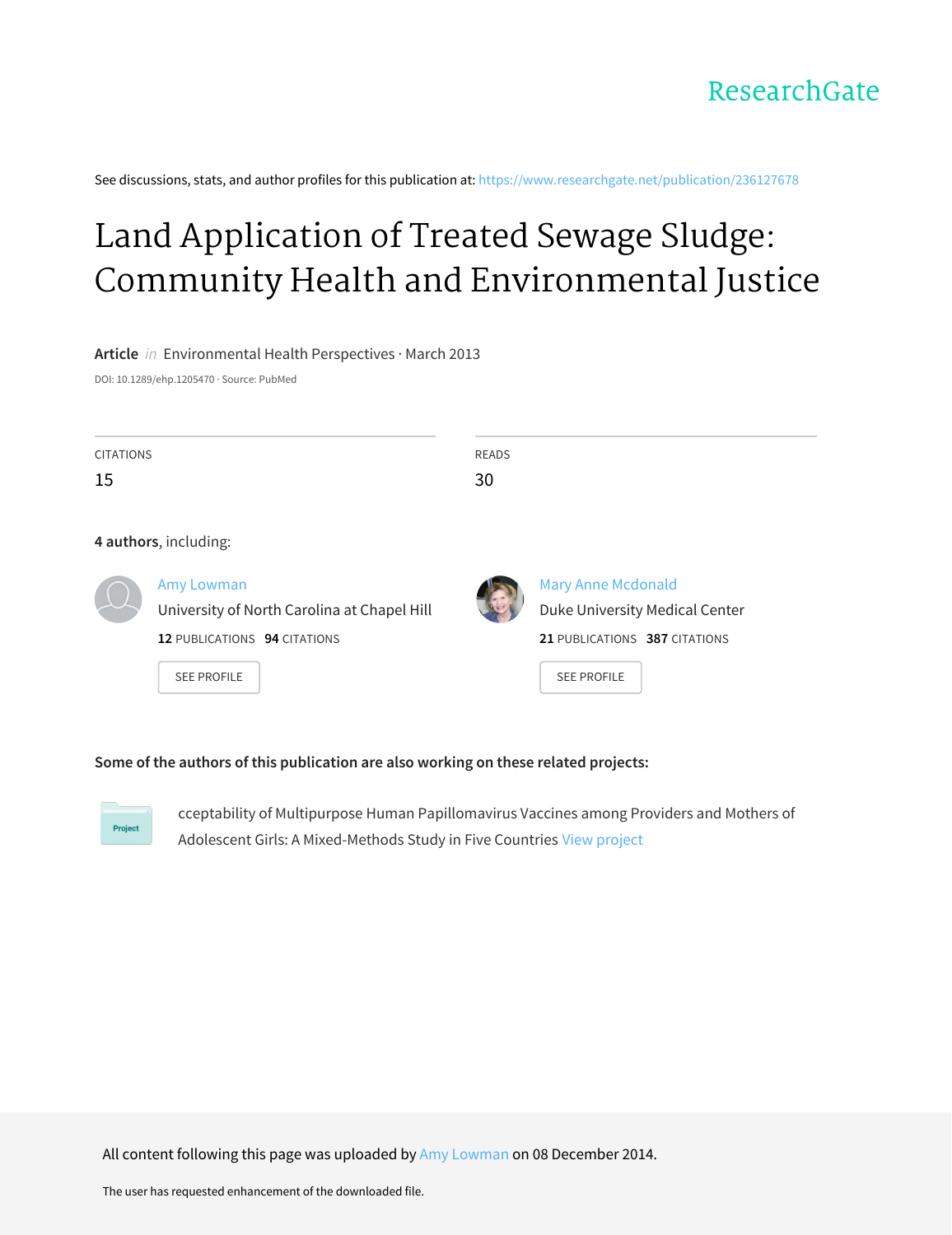# **Land Application of Treated Sewage Sludge: Community Health and Environmental Justice**

#### *Amy Lowman,1 Mary Anne McDonald,2 Steve Wing,1 and Naeema Muhammad3*

<sup>1</sup>Department of Epidemiology, University of North Carolina, Chapel Hill, Chapel Hill, North Carolina, USA; <sup>2</sup>Department of Community and Family Medicine, Duke University, Durham, North Carolina, USA; <sup>3</sup>Concerned Citizens of Tillery, Tillery, North Carolina, USA

**Background: In the United States, most of the treated sewage sludge (biosolids) is applied to farmland as a soil amendment. Critics suggest that rules regulating sewage sludge treatment and land application may be insufficient to protect public health and the environment. Neighbors of land application sites report illness following land application events.**

**Objectives: We used qualitative research methods to evaluate health and quality of life near land application sites.** 

**Methods: We conducted in-depth interviews with neighbors of land application sites and used qualitative analytic software and team-based methods to analyze interview transcripts and identify themes.**

**Results: Thirty-four people in North Carolina, South Carolina, and Virginia responded to interviews. Key themes were health impacts, environmental impacts, and environmental justice. Over half of the respondents attributed physical symptoms to application events. Most noted offensive sludge odors that interfere with daily activities and opportunities to socialize with family and friends. Several questioned the fairness of disposing of urban waste in rural neighborhoods. Although a few respondents were satisfied with the responsiveness of public officials regarding sludge, many reported a lack of public notification about land application in their neighborhoods, as well as difficulty reporting concerns to public officials and influencing decisions about how the practice is conducted where they live.**

**Conclusions: Community members are key witnesses of land application events and their potential impacts on health, quality of life, and the environment. Meaningful involvement of community members in decision making about land application of sewage sludge will strengthen environmental health protections.**

**Key words: biosolids, environmental health, environmental justice, land application, qualitative research, sewage sludge.** *Environ Health Perspect* **121:537–542 (2013). [http://dx.doi.org/10.1289/](http://dx.doi.org/10.1289/ehp.1205470) [ehp.1205470](http://dx.doi.org/10.1289/ehp.1205470) [Online 11 March 2013]**

In the United States, municipal wastewater must be treated before it is returned to the environment. Sewage sludge is the solid byproduct of wastewater treatment. Most of the sludge created by municipal wastewater treatment plants in the United States undergoes biological, chemical, or thermal treatment and is then applied to farmland as a soil amendment [National Research Council (NRC) 2002]. Treated sewage sludge, also called biosolids, contains nutrients useful as fertilizers as well as heavy metals, toxicants, and pathogens. U.S. Environmental Protection Agency (EPA) regulations require periodic monitoring of certain heavy metals and indicator bacteria in treated sludge, but there is no routine monitoring of other toxicants (NRC 2002; U.S. EPA 1994). Most treated sludge is labeled Class B, which has less stringent requirements for pathogen reduction than Class A sludge; the two classes are the same with respect to other contaminants (NRC 2002). Treated sludge is usually applied to land as a liquid spray or solid cake, creating aerosols and dust particles that can drift downwind from the application sites (Baertsch et al. 2007; Paez-Rubio et al. 2007).

Some scientists suggest the rules regulating sludge treatment and land application are based on outdated science and may be insufficient to protect public health and the environment (Gattie and Lewis 2004; Harrison and McBride 2008; Harrison et al. 1999, 2006; Lewis and Gattie 2002; Lewis et al. 2002; Mathney 2011; Snyder 2008). Monitoring land application, enforcing regulatory rules, and systematic tracking and investigation of public concerns are often limited by staffing shortages and budget constraints at federal, state, and local levels (Harrison and Eaton 2001; Lowman et al. 2011; U.S. EPA 2000, 2002). The U.S. EPA's Inspector General (U.S. EPA 2000) found that,

while EPA promotes land application, EPA cannot assure the public that current land application practices are protective of human health and the environment.

Some residents living near land application sites associate physical symptoms such as mucous membrane irritation, respiratory and gastrointestinal distress, headaches, and skin rashes with land application of sewage sludge (Harrison and Oakes 2002; Lewis et al. 2002; Lowman et al. 2011; Shields 2002). Residents also report foul odors and interference with their quality of life and beneficial use of their property (Lowman et al. 2011; Shields 2002).

Although in 2002 the NRC's Committee on Toxicants and Pathogens in Biosolids Applied to Land recommended studying human exposure and illness, little research into the experiences of persons living near such sites has been conducted since then (NRC 2002).

This article reports the results of analyses of qualitative interviews conducted with neighbors of sites where sewage sludge is applied to land. Qualitative research is of increasing interest in environmental health science, and has been promoted as a useful tool that can complement traditional exposure assessment and epidemiologic studies (Brown 2003; Moffatt and Pless-Mulloli 2003; Scammell 2010). Little quantitative research has been conducted on the impacts of the land application of treated sewage sludge on neighbors' health because of a lack of systems for surveillance of reported illness (Keil et al. 2011; Lowman et al. 2011), the episodic nature of most applications, and low population density in rural areas. We use qualitative methods to provide detailed information about people's perceptions of health and quality of life, including temporal sequences of events that may be difficult to ascertain in traditional cross-sectional epidemiologic research. Furthermore, we use qualitative research to understand local and individual factors that may modify a person's experience with the land application of sewage sludge and to place these experiences into a broader context of environmental injustice.

Address correspondence to A. Lowman, Department of Epidemiology, University of North Carolina, Campus Box # 8050, Chapel Hill, NC 27599 USA. Telephone: (919) 966-1306. E-mail: [amy\\_lowman@unc.edu](mailto: amy_lowman@unc.edu)

We thank the study participants for their generous contribution of time and thoughtfulness to this research. We also thank the members of the community-based organizations who brought this research topic to our attention and contributed to the development of the research questions.

This research was funded by the National Institute of Environmental Health Sciences (grant 5R01ES015469-02).

S.W. provided *pro bono* testimony in legal proceedings related to landfills and provided advice on radiation and health for a law firm that made a gift to the University of North Carolina, Chapel Hill. S.W. and A.L. participated in research in 2006–2007 funded by the Water and Environment Research Foundation (WERF) to develop a protocol for tracking and investigating symptoms reported near sewage sludge land application sites. N.M. is an employee of the Concerned Citizens of Tillery. M.A.M. declares she has no actual or potential competing financial interests. Received 15 May 2012; accepted 28 February 2013.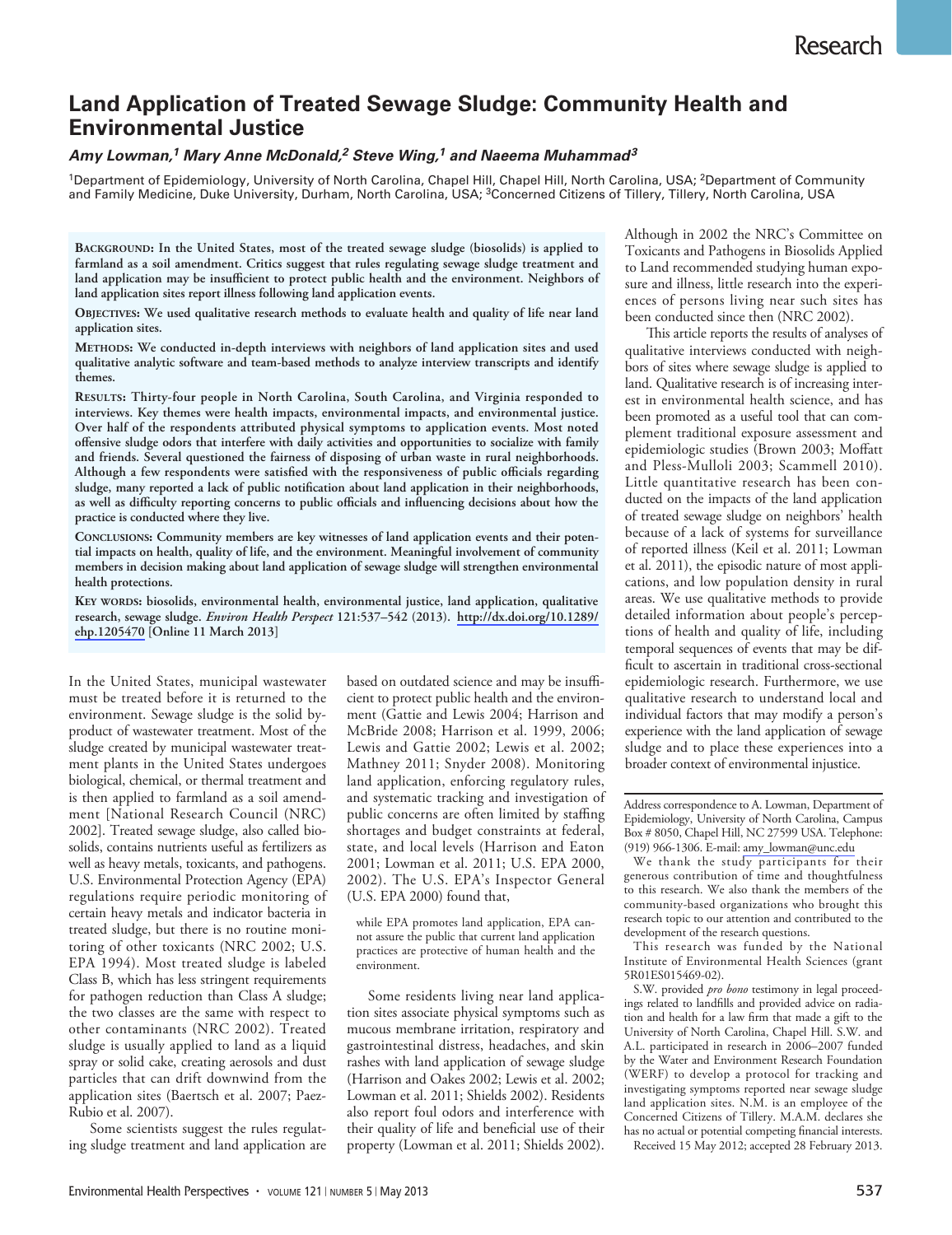## **Methods**

Community members who reported health impacts and nuisances from land-applied sludge near their homes brought this research topic to our attention. We worked with community-based groups in North Carolina and Virginia to identify and invite eligible individuals to respond to an in-depth, semistructured interview about their experiences living near treated sludge application sites. Some eligible participants contacted us after learning about our research through public documents or word of mouth. Interview respondents often referred the interviewers to other individuals who were willing to talk about living near sludge application sites. This recruitment method is a type of purposive sampling commonly used in qualitative research (Merriam 2009; Patton 2002). Rather than using random samples to generalize findings to populations, purposive sampling selects a sample for its ability to provide insight on a research topic (Ulin et al. 2005). Qualitative findings based on purposive sampling may be transferable or relevant to other populations if key elements of the population and context are similar to those of the original research (Bernard 2010; Patton 2002).

To be eligible for the study, participants needed to be  $\geq 18$  years of age, live within 1 mile of a permitted sewage sludge land application site, speak English, and be willing to spend 1–2 hr responding to a semistructured, open-ended interview about their experiences living near the site. To show appreciation for interviewees' time, we sent each participant a \$25 honorarium.

We (all of the authors) had interviewing experience and all of us conducted interviews between 2009 and 2011. We typically interviewed in pairs at residents' homes or at private meeting places of their choosing. We completed part of one interview by phone. Often we interviewed two people together, such as a husband and wife. At the beginning of each interview, we explained the research project and obtained informed signed consent from participants to participate in a recorded interview. Interviewers followed a semistructured open-ended discussion guide that included the following topics: participants' history with the community and their land and what these mean to them; common indoor and outdoor activities; observations or concerns about the surrounding natural environment; perceptions of and experiences with sludge application near their home; individual and community response to the application of sludge; coping mechanisms; and efforts to obtain information, contact authorities, and investigate avenues for action. The guide drew from input from persons living near sludge application sites and from a guide developed for previous research on air pollution from

industrial hog operations in North Carolina (Tajik et al. 2008; Wing et al. 2008).

Interviews lasted from 45 min to 2 hr. At each interview, participants provided information about their date of birth, sex, race, and ethnicity. After the interview, researchers wrote or dictated field notes that included observations of the interview context and other information not captured in the recording; for example, descriptions of participants' homes and yards that provided information on social and economic background, participants' inaudible reactions that captured depth of feeling on a subject, and observed similarities and differences among participant responses that contributed to the development of themes. When we determined that all interview topics had reached data saturation, that is, when nothing new or contradictory was emerging from the interviews, we concluded data collection.

We transcribed recorded interviews and field notes and reviewed them for accuracy. We read and discussed the interviews as they were completed and transcribed so that early interviews informed later ones. This iterative process enabled us to identify important themes, note areas where we needed more information, and determine whether there were topics that needed further clarification and additional research (Gibson and Brown 2009; Guest et al. 2012; Patton 2002).

As a team, we developed a detailed codebook to analyze the interviews. One team member (A.L.) used Atlas.ti (Scientific Software Development GmbH, Berlin, Germany) to code segments of text from the the interview transcripts and to combine similarly coded passages across all interviews. These grouped passages enabled us to conduct team-based evaluations of the coding, refine code definitions, examine topics that included a range of experiences or opinions, and identify themes and representative quotations (Guest et al. 2012; Ulin et al. 2005). We based our analytic themes and codes on our interview questions and on dominant themes present in participants' responses. Throughout the analysis we referred to the texts to check that our interpretations were consistent with the data (Guest et al. 2012).

To further enhance the trustworthiness of our analysis, we solicited feedback from five randomly selected respondents about the three main themes we used to summarize our findings and our interpretations of their personal statements. We telephoned the five respondents and presented them with the themes and transcriptions of their interview statements related to those themes. Then we asked whether the themes accurately captured what they said. All five respondents were in complete agreement with the themes and interpretations reported in this article.

The research was approved by the institutional review boards (IRBs) at The University of North Carolina at Chapel Hill (08-0813) and The Duke University Medical Center (Pro00016294). In addition to following the IRB-approved protocol for protecting the confidentiality of study participants, we obtained a certificate of confidentiality from the National Institutes of Health to help protect personally identifiable information from being released in any federal, state, or local legal proceedings, even under court order or subpoena.

### **Results**

We completed 26 interviews with 34 individuals 35–83 years of age living in rural and semirural areas within approximately 1 mile of sewage sludge land application sites in North Carolina, South Carolina, and Virginia. Twenty participants were from North Carolina, 6 from South Carolina, and 8 from Virginia. Nineteen interviews were with individuals, 5 with married couples, 1 with a brother and sister, and 1 with a married couple and a relative. Of the respondents, 17 were male, 17 female, 21 white, 12 African American, and 1 Hispanic. Interviewers observed that most participants lived in modest homes and neighborhoods that could be described as working or middle class, although a few lived in larger, newer homes that could be described as upper-middle class.

At the time of the interviews, all but 5 respondents had lived in their homes for 5 years or more. Almost half (16/34) of the respondents had lived in their homes or neighborhoods most of their lives, and 11 lived on property or in neighborhoods where their families had lived for more than a generation. Eleven reported having a background in farming. About half maintained gardens on their property, and many tended outdoor animals, including horses, goats, fowl, and dogs.

The study results are categorized according to key themes identified in the interviews about the experience of living near landapplied sewage sludge fields: health impacts, environmental impacts, and environmental justice.

*Health impacts.* Most respondents felt that sludge applications had a negative impact on some aspect of their health. The World Health Organization (WHO) defines health as a state of well-being, and not just the absence of disease (WHO 1948). We drew on this definition to categorize respondents' remarks on health impacts into the following subthemes: physical well-being, mental wellbeing, and social well-being.

**Physical well-being**. Nearly all respondents (30/34) described offensive odors associated with sludge. The extent to which the odor affected the respondents varied. Some described it as "unbearable," others as an odor they "got used to," and one respondent said, "it don't bother me." Respondents reported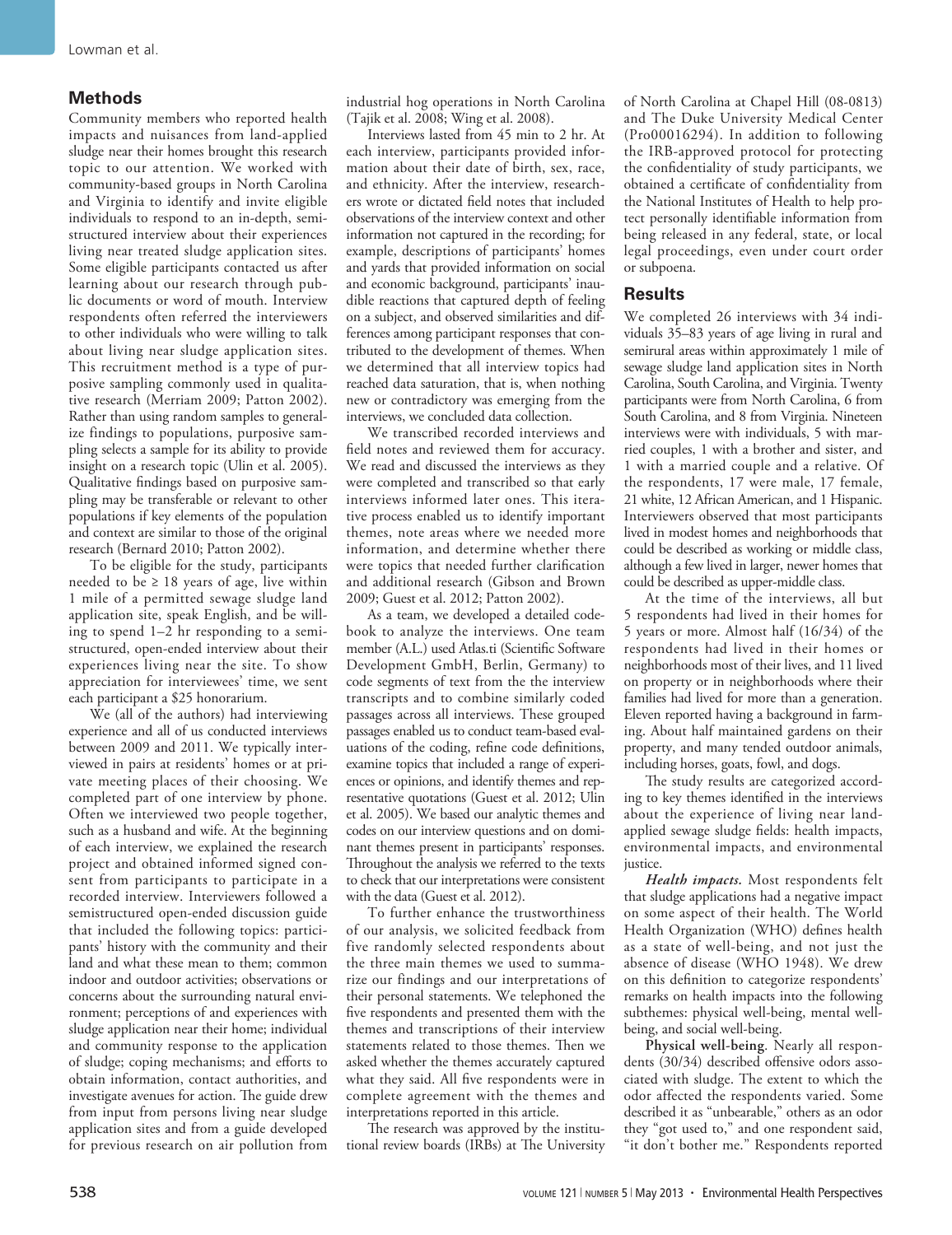they notice sludge odor for periods lasting from 2 days to 6 months after application.

Over half (18/34) of the interview respondents associated acute physical symptoms that lasted a short period of time with sludge application events near their home (Table 1). The most commonly reported symptoms were eye, nose, and throat irritations and gastrointestinal symptoms (nausea, vomiting, diarrhea). Other symptoms reported by more than one respondent include cough, difficulty breathing, sinus congestion or drainage, and skin infections or sores.

One respondent described recurring physical reactions coincident with sludge applications near her home:

All I know is [the sludge] will make your eyes burn. It will make your throat burn. And then you'll start coughing, and after that, you can't breathe. And that's when I go to the doctors.

A farmer and long-time resident described the nauseating effects of sludge odor:

The stench—it would actually make you sick. It takes a lot to bother me, but it certainly got to me. I'd get nauseated after being out for about an hour in the morning.

Other physical symptoms or conditions that were mentioned by no more than one respondent include pneumonia, swelling of brain arteries, increased seizures, temporary blindness, swollen tongue, closed throat, lung infection, and migraine.

A few respondents expressed concern that they or their family members have chronic health problems, such as asthma or cancer, that make them more sensitive to harmful constituents in sludge. The parents of a child with chronic respiratory problems said they keep him indoors as long as sludge odors from a neighboring field are present—up to 2 or 3 months—to protect him from possible airborne pollutants.

**Mental well-being**. Over half of the respondents (18/34) said sludge application in their neighborhoods stirred unsettling emotions, including anger, frustration, misery, fear, worry, anxiety, insecurity, and helplessness. Respondents most commonly expressed anger related to not being informed about sludge application in their neighborhood, reckless sludge truck drivers, regulators who seem unconcerned with violations of land application rules, public officials who do not respond to reported concerns, and health impacts.

A woman who reported that she and other family members get sick after nearby sludge applications described the emotional impact of sludge this way:

I'm bitter and frustrated and angry because [sludge] is affecting my family …. And it's going to alter the rest of their lives because of something that's been laid down next to them that we knew nothing about, and had no control over.

Malodor from sludge seemed to affect some respondents' mental states. As one interviewee said,

I'm outside cutting grass or working in the garden and constantly smelling that [sludge] …. Your attitude changes by disturbances in your environment.

A war veteran with posttraumatic stress disorder reported experiencing flashbacks from sludge odor reminiscent of the smell of burning waste in a warzone:

[Sludge] is not just a nuisance; it's a medical problem for me …. I am not able to get myself to a place where I can begin to heal if they're constantly driving me backwards … every time I've got to walk out of my house and smell the freaking warzone.

Most respondents (26/34) shared ways that sludge odor and other related nuisances interfere with their enjoyment of home, property, and the outdoors. One long-time rural resident who joined her husband in the country after they married volunteered this common sentiment about the impact of sludge odor on her home life:

I don't want to come home because when we come home, we're locked in the house. My husband says, "This is not the same. It's just not the same. We can't really enjoy where we live."

**Social well-being**. Some respondents (8/34) said sludge odors disrupt their opportunities to socialize with family and friends. Several lamented they are unable to spend time walking, playing, eating, or sitting outside as a family when sludge odor is present. One father said,

We have a gazebo outside. We sit outside. At least, that was our conversation in planning it. Familyness. And [sludge] took that away.

A few respondents said they refuse visits from extended family members because of the intensity of the sludge odor and concerns about its health impacts. A mother and grandmother said,

My daughter wants to come up with the grandkids, with the family—I won't let her come when they're sludging. She got so hurt one year. "Mommy, we're coming for a week." I said, "No, you can't."

Others said sludge odors interfere with social gatherings. One respondent whose family has lived in his neighborhood for generations recalled,

They first put [sludge] out right before the Fourth of July …. We had to put our plans to the side on doing something on the outside. We usually have cookouts, but you can't cook out in nothing like that.

A total of 22 respondents named specific activities they are unable to do because of malodor from sludge during and for up to

several months after a sludge application event (Table 2). The most frequently mentioned activity limitations were letting children play outdoors, opening house and car windows, and hosting relatives or outdoor social gatherings. Others include line-drying laundry, walking freely around the neighborhood, gardening or working outside, sitting outside as a family, and staying home. A few respondents described ways of coping with the odor so they could continue their usual activities. One woman said she wears a mask to do barn chores when sludge odor is strong. Another said she wears a mask to leave the house when the odor is present.

*Environmental impacts.* Over half of the interview respondents (18/34) reported observing land application activities of environmental concern to them. The most commonly reported concerns include sludge spillage on public roadways and private property, grazing cattle on land-applied pasture soon after application, the absence of signage at land application sites, and sludge runoff into surface waters. Table 3 lists these and other observations of concern to respondents, as well as the number of respondents who reported them. In some cases, self-informed respondents said that the land application activities they observed were violations of state standards and that they attempted to report them to officials. In other cases, respondents had no knowledge of their state's land application standards.

About one-third of the respondents (12/34) said they noticed changes in the natural environment since sludge application began

**Table 1.** Acute (short duration) physical symptoms respondents attributed to sludge exposure (*n* = 18/34 respondents).

|                                  | No. of respondents |
|----------------------------------|--------------------|
| Acute symptom                    | reporting symptom  |
| Eye, nose, throat irritation     |                    |
| Nausea, vomiting, diarrhea       | 8                  |
| Cough                            | 5                  |
| Difficulty breathing             |                    |
| Sinus congestion, drainage       |                    |
| Skin infection, irritation, sore |                    |

**Table 2.** Activities respondents said they are unable to do because of malodor from sludge during and for up to several months after a sludge application event (*n* = 22/34 respondents).

| Activity                                       | No. of respondents<br>reporting activity<br>limitation |
|------------------------------------------------|--------------------------------------------------------|
| Let children play outdoors                     | 8                                                      |
| Open house/car windows                         | 8                                                      |
| Host relatives or outdoor social<br>gatherings | հ                                                      |
| Line-dry laundry                               | 5                                                      |
| Walk freely around the neighborhood            | 5                                                      |
| Garden or work outside                         | 4                                                      |
| Sit outside as a family                        | 3                                                      |
| Stay home                                      |                                                        |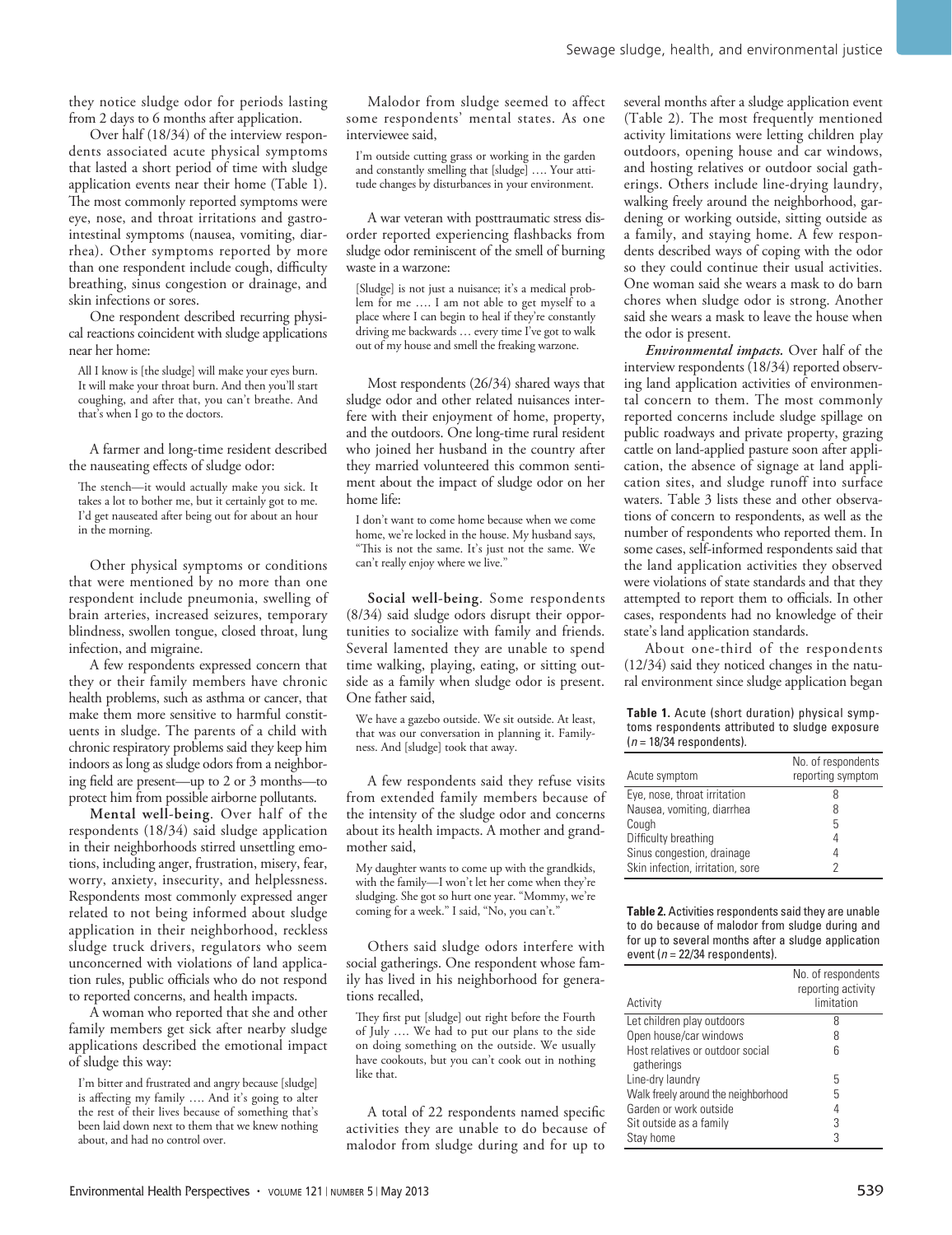in their neighborhood. For example, seven respondents said they noticed more deaths and illness among livestock and water life:

I look at the sludge on this slope—when they put it out, if it rains, this water flows down in this branch …. Now there is no fish or anything that lives in these little branches. No crawdads, anything …. When I was growing up, we'd go there and I would fish for them and so forth. But all this is gone …. So that is saying something has killed all this stuff.

Five respondents reported a change in private well water since applications began near their homes, such as the presence of chemicals, "green slime," bacteria, or odor. One report came from a man whose property is adjacent to a land application site:

My well … water had an awful smell to it, and a green slime ... like three months [after sludge application] …. Before they [applied sludge], I had lived here … two and a half years. Without a problem.

*Environmental justice.* The U.S. EPA (2012) defines environmental justice as the "fair treatment and meaningful involvement of all people … with respect to the development, implementation, and enforcement of environmental laws, regulations, and policies." Seventeen of 34 respondents indicated they live near sludge application fields that are owned by individuals or entities, including municipalities, who do not live in the community. In light of this, some said their rural or semirural community was being used unfairly as a "dumping ground" for city waste and that they were left to deal with the odor, health problems, and other nuisances that come with it. Four respondents suggested they may be treated inequitably when sites are selected for land application because of their rural and lower income status:

They've just got to have somewhere to dump the stuff, and the rural communities, where you've got low income people who aren't able to fight for themselves and stuff like that. That could be some of it.

Related to the "meaningful involvement" component of environmental justice, most respondents described barriers to obtaining information about sludge application in their neighborhood, reporting concerns and problems to public officials, and influencing

decisions about the use of sludge where they live. We used these three aspects of "meaningful involvement" to categorize what respondents said on the topic into three subthemes: public notification, reporting concerns, and influencing decisions.

**Public notification**. All respondents told us that neither public officials nor land appliers directly informed them that sewage sludge from wastewater treatment plants would be applied near their homes. Nearly all expressed disappointment about this. One respondent who reported sludge odors that smelled like "death" and blamed sludge for contaminating his well water described resentment that nobody informed him that a neighboring city would apply sewage sludge a few hundred feet from his home:

We have no knowledge about this, so therefore we're not prepared for the surprises that may come …. If somebody wants to come out here and explain something to us and it sounds common sense and legit, we'll listen. Don't do us like you're doing us now.

A few respondents mentioned that some municipalities or land appliers post signs to inform the public that land application is occurring but that it is not an effective form of notification because the signs are often difficult to see and interpret. One respondent described a "crumpled up and rusty sign down on the ground." He said new signs have since been posted but they are not posted at every "sludge field." Another respondent said she saw a sign by a field in the early days of land application near her home, but at the time she did not understand the terms on the sign, such as "biosolids*," "*residuals*,"* and "Nutriblend," which she interpreted to mean they were "applying vitamins." Others noted that signs were too small or in obscure places, listed incorrect or no contact information, were not posted far enough in advance of application for residents to be prepared, or were present for only a few days rather than the entire application period, which made them easy to miss. Six respondents volunteered that they had not seen signs marking fields where land application was occurring.

Lacking information about land application of sewage sludge, interviewees spoke about their efforts to find out about it. Some said

**Table 3.** Number of respondents reporting observations of environmental concern ( $n = 18/34$  respondents) regarding land application operations.

| Reported observation                                                                           | No. of respondents<br>reporting observation |
|------------------------------------------------------------------------------------------------|---------------------------------------------|
| Sludge spillage on road, path, or property                                                     | 9                                           |
| Cattle grazing < 30 days after an application event                                            |                                             |
| No signage marking application sites during and after application events                       | 6                                           |
| Sludge runoff into surface waters                                                              | 5                                           |
| Sludge in buffer zones (e.g., across property lines, near ditches, gardens, and private wells) |                                             |
| Failure of sludge to assimilate into soil                                                      |                                             |
| Unmarked application boundaries                                                                |                                             |
| Application during rain event                                                                  |                                             |
| Application in critical watershed                                                              |                                             |

they discussed it with neighbors. At least seven made calls to public officials. Three of the seven said they received straightforward answers about land application of sewage sludge from public officials. Four described difficulty reaching officials and receiving satisfactory answers. For example, they described being transferred on the telephone multiple times and never reaching anyone who would give them straight answers. They said officials responded to their inquiries about sludge with ambiguous statements, such as "it's safe," "it's a farming experiment," "it's a special fertilizer," or "it's approved." One woman said that she and her neighbors did not learn the truth about what was being applied in their neighborhood for several years after she first asked a local wastewater treatment official about it. Residents of a different neighborhood reported that when public officials evaded their questions about sludge, they resorted to following sludge trucks to find out what they were hauling.

**Reporting concerns**. Fourteen respondents said they reported specific sludge-related concerns to officials, including offensive odors, land application in the rain, sludge run-off into drinking water sources, land application in critical watersheds, sludge that fails to assimilate in the soil, suspected well water contamination, reckless sludge trucks, health problems concurrent with sludge application, sensitivity of children and elderly to sludge due to respiratory infections and an immunocompromised condition, inaccuracies in state land application records, and questions about the heavy metals content or general safety of the sludge. A few respondents reported improvements in the land application practice over time and said officials and operators had responded to their concerns by respecting setback distances, using alternate driving routes, slowing down trucks hauling sludge, posting correct contact information on land application signs, and returning their phone calls requesting information.

Nearly all (13/14) respondents who reported concerns registered dissatisfaction overall with the response from officials, saying they "do nothing," "don't listen to the people," answer to the industry rather than the people, "beat around the bush," "sidestep stuff," "deny there's a problem," "don't investigate concerns," "don't keep their word," don't answer their phones, try to cover things up, say contradictory things about the constituents of sludge, act "like they don't care," and have no interest in doctors' letters stating it is unsafe for their patient to be exposed to sludge.

**Influencing decisions**. One respondent described feeling "powerless" to influence land application in his community because all the power and control are with the sludge industry, and local leadership will not or cannot do anything to change the practice. Similar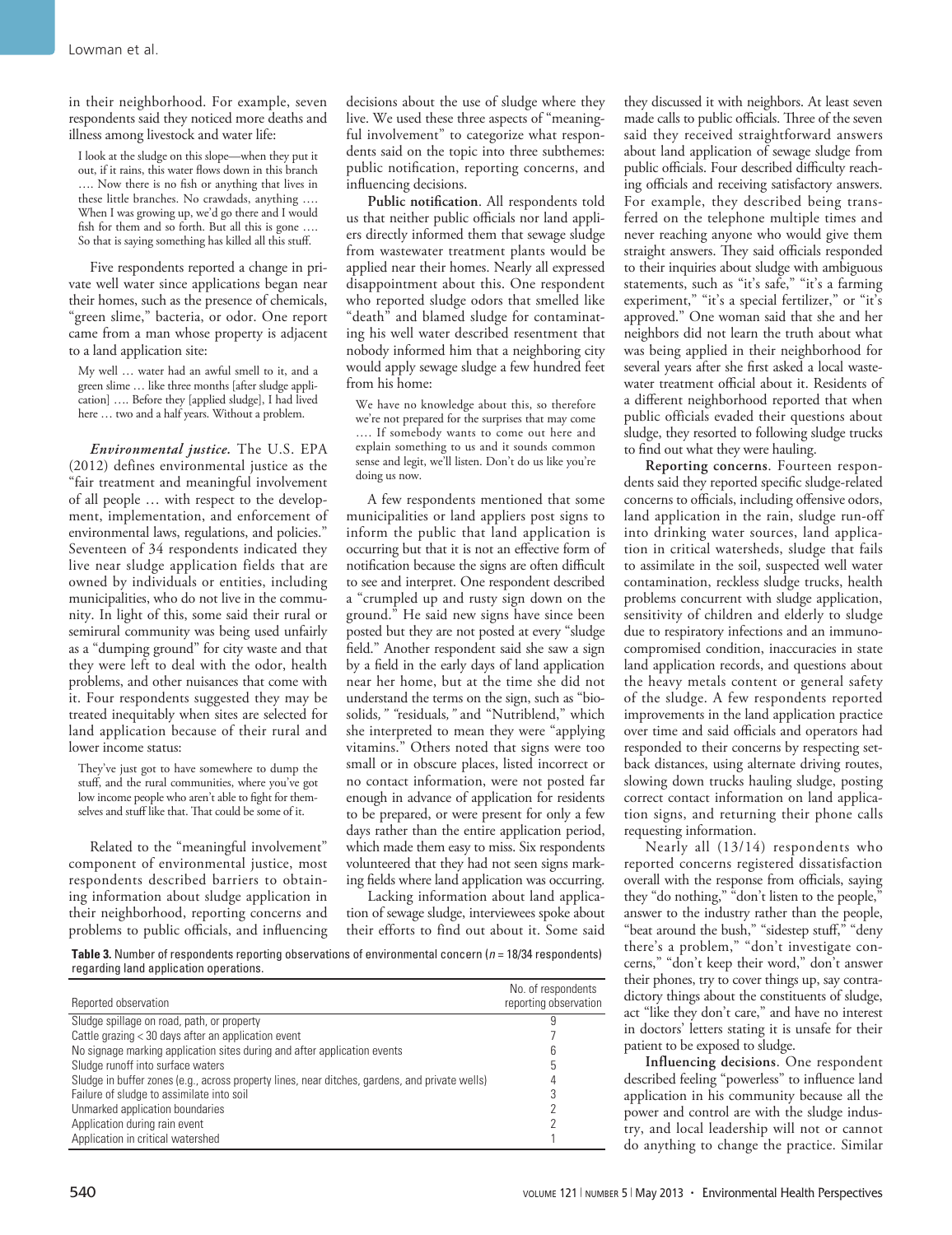frustration was expressed in other interviews. For example, a respondent from Virginia said the Dillon Rule, a judicial doctrine that limits local government authority in Virginia, North Carolina, and other states (Clay 1989), prevents her local government from establishing rules and regulations governing land application where she lives. She felt that it was unfair to favor one land owner who wants to use sludge when the majority of the community is opposed to it. She added,

The industry has all the control. Because they can pull up application, or they can lay it down. And they don't care. As long as they've got permission to do it, they're going to do it.

In spite of perceived barriers to influencing land application decisions, over half of the interviewees (19/34) described changes they would like the industry to make to improve public notification and enhance public and environmental protections. First, several respondents suggested public officials should directly notify residents within 1 mile of sludge fields before the first and subsequent land application events. A few said residents should be given the opportunity before land application events to inform public officials of household members with health conditions, such as a respiratory illness or weakened immune system, so that an injection method of land application can be used to better safeguard their health, or so application at the site can be suspended.

Some respondents who reported poorly visible signs near sludge fields or who reported seeing no signs at all suggested that land appliers post large visible signs 2 weeks before application and for the duration of the event. Respondents said this would allow them to prepare for the event and take necessary safety precautions for their family and animals. Also related to public notifications, some respondents said they would like to receive the results of sludge testing from the wastewater treatment plants that apply waste near their homes in order to monitor concentrations of harmful constituents and possible concerns.

Respondents concerned about well water contamination said the city should provide water to residents in land application areas or offer free periodic testing of their private well water to evaluate its safety. A few respondents said application in a critical watershed and land application before forecasted rain events should be prohibited. If the latter should occur, respondents said the sludge should be tilled under immediately following application to prevent runoff. Some respondents also felt that land application should not occur under windy conditions because of the increased likelihood of exposing neighbors to migrating pollutants. Generally speaking, respondents who were aware of land application rules and who reported violations said that better enforcement

of existing rules is needed to protect human and environmental health.

Respondents who felt there were conflicts of interest in land application governance and practice that undermine human health and the environment said these should be minimized by contracting with independent scientists to perform and report soil and sludge batch testing; funding independent, formal research about health and environmental impacts of sludge application; prohibiting state and local health departments and the U.S. EPA from promoting land application; and making government employees responsible for telling residents the truth about land application.

Finally, a few respondents said they would like the land application industry to improve and maintain roads damaged by the frequent travel of heavy sludge trucks.

Overall, eight respondents said they would like land application to stop, either indefinitely or until independent research can "prove it's safe" for human health and the environment.

## **Discussion**

We used qualitative research methods to enhance understanding of the impacts of landapplied sewage sludge on the health and quality of life of nearby populations. Respondents reported symptoms consistent with findings from earlier studies that report neighbors of land application sites experience physical reactions to land-applied sludge (Gattie and Lewis 2004; Lewis et al. 2002). Confined animal feeding operations (CAFOs) also apply liquid wastes and sludge to farmland. CAFO neighbors describe health impacts similar to those reported by neighbors of land-applied sewage sludge (Bullers 2005; Horton et al. 2009; Radon et al. 2007; Schiffman 1998; Schiffman et al. 2000; Schinasi et al. 2011; Tajik et al. 2008; Thu 2002; Thu et al. 1997; Wing and Wolf 2000; Wing et al. 2008). The overlap of hazardous agents in CAFO waste and treated sewage sludge, including odorant compounds, endotoxins, and other allergens and irritants, suggests that similar community health impacts are plausible (Lewis et al. 2002).

Respondents also reported adverse impacts on their mental and social well-being and on the surrounding natural environment. Some said they observed sludge spillage on public roadways and private property, grazing cattle on land-applied pasture soon after application, and sludge runoff into surface waters. These and other land application activities that respondents said they witnessed are violations of land application standards in one or more of the three states represented in this study (Harrison and Eaton 2001; North Carolina Department of Environment and Natural Resources 2006; South Carolina Department of Health and Environmental Control 2009; Virginia Department of Environmental Quality 2011), highlighting the need for stricter enforcement of standards.

Respondents also described environmental injustices related to land application of sewage sludge, including barriers to participating in decisions about how the practice is conducted in their neighborhood. Land application of sewage sludge is part of a larger context of environmental injustice that characterizes relationships between urban areas that create wastes and nearby rural areas that receive the wastes. In addition to sewage sludge, urban wastes disposed in rural and semirural communities include municipal solid wastes, construction and demolition debris, and industrial wastes (Norton et al. 2007). Jones (2011) describes the urban–rural dimension of environmental injustice this way:

For the majority of Americans who live in metropolitan areas, rural dumping becomes a logical choice: undeveloped land is inexpensive and available, fewer residents will be harmed should containment measures fail, and, most importantly, nuisances and dangers are removed from their own neighborhoods.

This report does not include everything respondents said about living near sludge application sites; rather it represents the dominant themes that we identified in the open-ended interviews. There were few positive remarks about sludge and the response of industry and government officials to residents' concerns, possibly because of our method of recruiting participants. We asked community contacts to help us identify people who could provide information on the subject of living near sludge application sites. Although we did not ask for referrals to people who had problems with sludge, people with negative opinions of the practice may share local social networks, which could lead to their perspectives being overrepresented. Alternatively, some rural residents who have been negatively affected by land application of sludge may be unwilling to speak out or participate in research because they fear retribution from influential land owners or government officials who benefit from sludge application and control rental property, access to resources, or jobs. In addition, we are unable to report the numbers of respondents who had similar or opposing views or experiences for all interview topics because we obtained the information through open-ended interviews that did not probe the participants to respond to a list of standardized questions. Our study was not designed to quantify the prevalence or incidence of reported symptoms, health impacts and other concerns in populations near land application sites.

Our study does demonstrate that people of diverse backgrounds who live in three different states raised health and environmental concerns about land application. Similarities